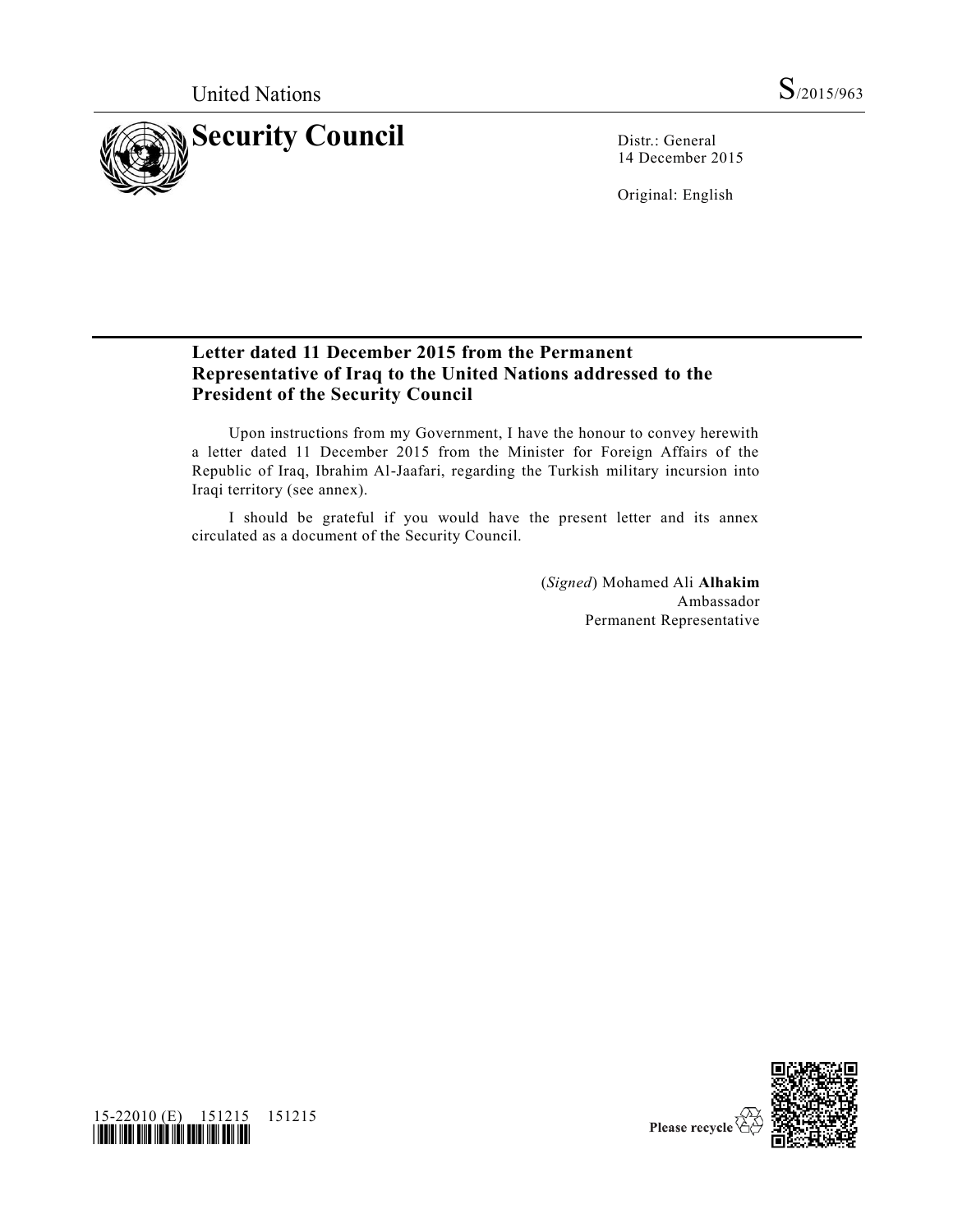## **Annex to the letter dated 11 December 2015 from the Permanent Representative of Iraq to the United Nations addressed to the President of the Security Council**

[Original: Arabic]

Iraq is currently waging a war against global terrorism in order to defend itself and all the States of the world. Its army and various security forces are engaged in momentous battles against Islamic State in Iraq and the Levant (ISIL), which is in control of certain Iraqi cities. In such times, neighbouring States should preserve the security and sovereignty of Iraq and assist it in its war against terrorism.

On the evening of 13 December 2015, Turkish military forces comprising hundreds of soldiers and a number of tanks and armoured vehicles crossed the internationally recognized borders of Iraq and penetrated some 110 km into its territory. They set up camp in the Ba'shiqah region, near the city of Mosul, in northern Iraq. Those actions were taken without prior coordination or consultation with the federal Government of Iraq and are therefore in flagrant violation of the provisions and principles of the Charter of the United Nations. They also violate the territorial integrity and sovereignty of the Iraqi State, which are guaranteed by the provisions of the Charter, the principles of international law and the relevant Security Council resolutions, which reaffirm the independence, sovereignty and territorial unity and integrity of Iraq.

The entry of Turkish forces, including heavy combat equipment and a large number of troops, deep into Iraq territory is an act of provocation and violates international law. Those military movements are an act of aggression under the Charter and the relevant provisions of international law.

In its letter of 25 June 2014 to the Secretary-General [\(S/2014/440\)](http://undocs.org/S/2014/440) and its letter of 22 September 2014 to the President of the Security Council [\(S/2014/691\)](http://undocs.org/S/2014/691), Iraq stressed that the military training, advanced technology and we apons it needs to fight the ISIL terrorist organization must be provided in accordance with the relevant bilateral and multilateral agreements, with full respect for the national sovereignty and Constitution of Iraq, and in coordination with the Iraqi arme d forces. Accordingly, Iraq rejects, strenuously opposes and condemns in the strongest possible terms any military movements aimed at countering terrorism that take place without prior consultation with the federal Government of Iraq and without its approval.

Iraq believes that disputes should be resolved through dialogue and is highly desirous of preserving good-neighbourly relations and mutual respect with Turkey. It has therefore attempted to control the situation through diplomatic means and bilateral discussions. However, those efforts have failed to persuade Turkey to withdraw its forces, which are occupying Iraqi territory.

Iraq calls on the Security Council to shoulder its responsibility to maintain international peace and security under the Charter by protecting Iraq and preserving its security, sovereignty and territorial unity and integrity, which Turkish forces violated when they entered Iraqi territory without the knowledge or approval of the federal Government of Iraq. We call on the Security Council to order Turkey to withdraw its forces immediately and to ensure, by all available means, that those forces retreat immediately and unconditionally to the internationally recognized